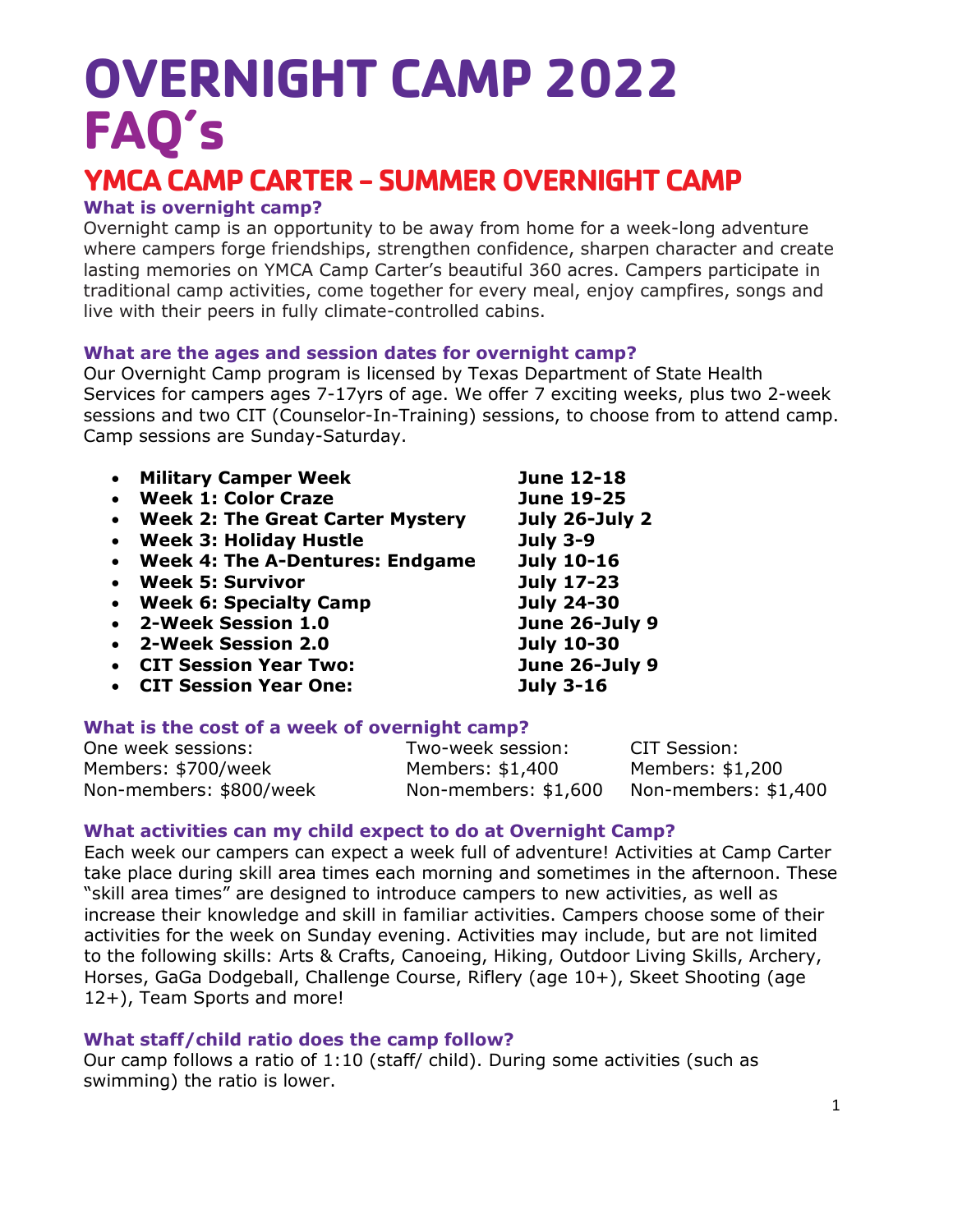## **OVERNIGHT CAMP 2022 FAQ's YMCA CAMP CARTER- SUMMER OVERNIGHT CAMP**

#### **What is the CIT (Counselor-In-Training) Program?**

Counselors in Training (CIT) is a 2-year teen leadership program for youth ages 16 & 17, who wish to increase their confidence and responsibility, and have a ton of fun with other people their own age and who wish to be counselors at camp when they turn 18. CIT coordinators supervise and mentor CITs throughout the program, as well as facilitate activities and evaluate the participants. Application and interview process is required to be a part of the program.

#### **What are THEME weeks?**

Each week of camp has a special theme. Our daily activities are then designed around the theme of the week to help keep them fun and interesting, to all campers. We will give advance notice of any special events your child may want to participate in. Sending a themed costume for the opening "crazy" campfire or the camp dance is welcomed.

#### **What should my camper bring to camp?**

Campers are coming to live at camp for a week so they will need everything from a sleeping bag to toiletries and enough clothes for the week. We provide a detailed list of items of what to bring to camp and what to leave at home in our parent handbook. This handbook is emailed to parents after registration and can also be downloaded from our website.

#### **When is camp check-in and check-out?**

Camper check-in is on Sunday afternoon from 3-4:30 pm. Registrants will NOT be admitted before this time. The camp staff is busy getting camp ready for a week of fun! Check-out is on Saturday morning at 9:30am. All families are invited to attend their camper's closing ceremony. Closing ceremony will begin at 9:30am and end at approximately 10:00am. Check-out will take place after the closing ceremony ends.

#### **Does the Y provide meals?**

Yes, we provide all meals while campers are at camp from Sunday dinner through Friday dinner. Cooked meals including breakfast, lunch, and dinner are provided every day at camp's dining hall. This is included in the price of camp. Please be sure to list any food allergies on your camper's enrollment form. Campers also get the opportunity to visit the camp store daily. The camp store carries items such as beverages and snacks, t-shirts, hats, water bottles, souvenirs, etc. Items in the store range in prices from \$1.00 to \$25.00.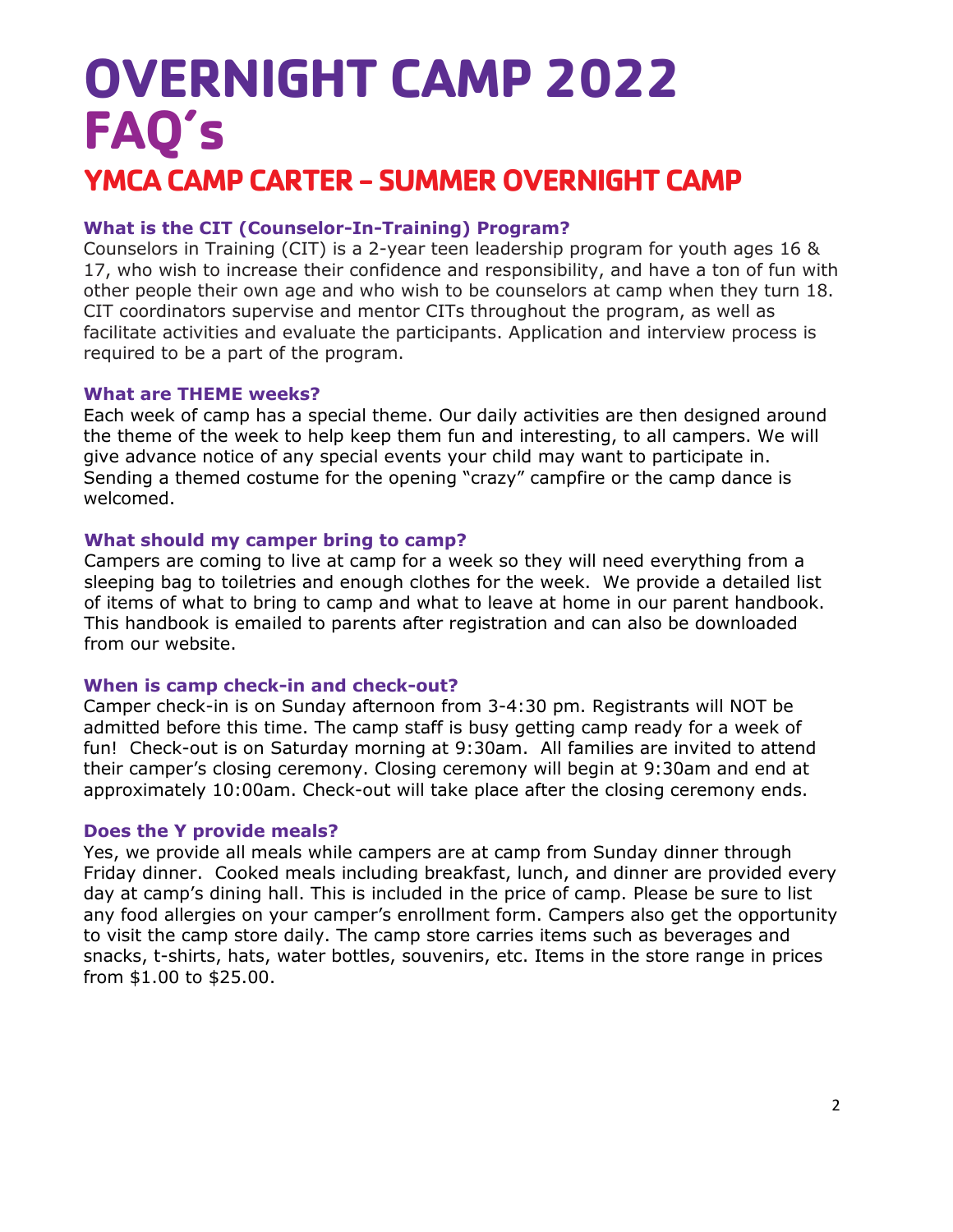# **OVERNIGHT CAMP 2022 FAQ's**

### **YMCA CAMP CARTER- SUMMER OVERNIGHT CAMP**

**What will my child's day at camp look like?** 

A Typical Day will look something like this:

7:15A Rise and Shine! 8:00 A Flag Raising/ Line Up 8:10A Breakfast 9:00 A Morning Devotion 9:15A Announcements /Specialty Add-ons (Horse Camp) pick-ups 9:30A Skill Area # 1 (1 hour) 10:30 A Transition Time 10:45 A Skill Area #2 (1 hour) 12:00 P Cabin Clean / Cabin Time/Small Group activity time 12:45P Line Up for Lunch 1:45P Rest Period/Cabin Time 3:00P Cowboy Unit – Swim / Native Store and Unit Activity 4:00P Native Unit – Swim / Cowboy Store and Unit Activity 5:00P Cabin Activity 6:00P Line Up for Dinner 7:15P Flag Lowering 7:30P Cabin or Unit Activity/Vespers/ Dance/ Campfire\* 9:30P Back to Cabins/Showers 10:00P Lights Out / Unit Devotionals

#### **What about swim time at camp?**

Campers will swim almost every day in our pool, weather and schedule permitting! Each camp may have a different swim schedule.

- All campers can swim in the shallow end of the pool.
- Campers that are not tall enough to stand in the shallow end with their head above the water will be required to wear a Coast Guard approved floatation device (lifejacket or a puddle jumper). The YMCA does have a limited supply of these jackets and puddle jumpers at the YMCA. You are welcome to bring your child's own life saving device if you wish.
- Those campers who wish to swim in the deeper parts of the pool will need to go through a swim test supervised by our YMCA lifeguards. The swim test will consist of campers swimming the length of the pool (unassisted) and treading water for 10-15 seconds.
- Swimming is supervised by YMCA lifeguards at all times. Additionally, camp staff will also be in the pool area supervising.

#### **How can I reach the staff at camp?**

Our camp has a cell phone that a staff person keeps on them at all times. We provide this number to parents during the week of camp. However, if you have questions you may also reach them at our Camp office (817)738-9241.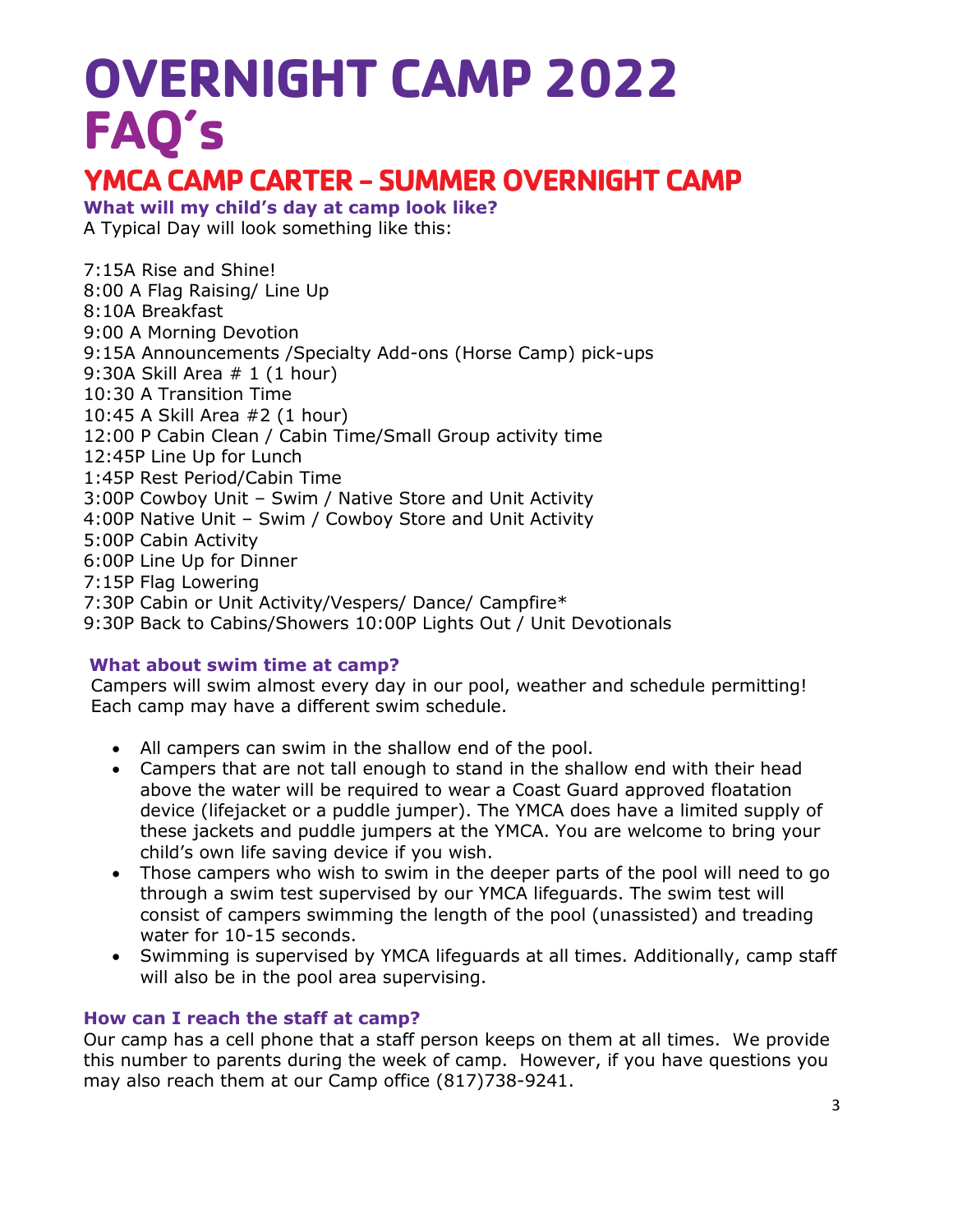## **OVERNIGHT CAMP 2022 FAQ's YMCA CAMP CARTER- SUMMER OVERNIGHT CAMP**

#### **What are your COVID-19 precautions?**

As COVID-19, and the Delta variant, continue to spread, we recognize the need to find a balance between ensuring businesses can stay open to serve the community and protecting the health and safety of those around us.

The YMCA of Metropolitan Fort Worth continues to work with health experts and comply with local, regional and state requirements when serving our communities. The Fort Worth Y continues to put the health and safety of our members, program participants, children, and guests as our top priority.

Masks are welcome, but not required**.** The YMCA encourages anyone who feels more comfortable wearing a mask to protect their health to do so. The Y also encourages individuals who have not been vaccinated to wear masks or face coverings and to get vaccinated.

Continue to keep your distance. YMCA staff and members are encouraged to maintain three (3) feet of space from people not in the same household.

Stay home if you are sick. Individuals are expected to stay home if they have any new or worsening signs or symptoms of possible COVID-19 or have had known close contact with someone confirmed to have COVID-19. Members, participants, guests and staff are asked to self-monitor for symptoms or known close contact.

We have cleaning and sanitation procedures throughout the day, focusing on high touch points such as handrails, doorknobs, light switches, counters, etc. All staff and members are asked to practice respiratory hygiene by covering coughs and sneezes as well as frequent and thorough hand washing. The CDC recommends those 12 years and older should get vaccinated to help protect against COVID-19. Widespread vaccination is a critical tool to help stop the pandemic. The Y strongly encourages everyone who is eligible to get vaccinated. The YMCA is dedicated to the health and safety of our entire community, including our staff members. As COVID-19 is an ongoing global pandemic, the safety and health strategies we are employing are beneficial to individuals both at the YMCA and the community at large.

#### **How can I see all the fun activities at camp?**

Camp has a photographer who takes photos of campers, and uploads them to Facebook. This is a good way to see a snapshot of what your camper is doing, and share the moments with your network. You can find that sampling at: www.Facebook.com/ymcacampcarter. Be sure to like our page so you receive updates when new photos are posted!